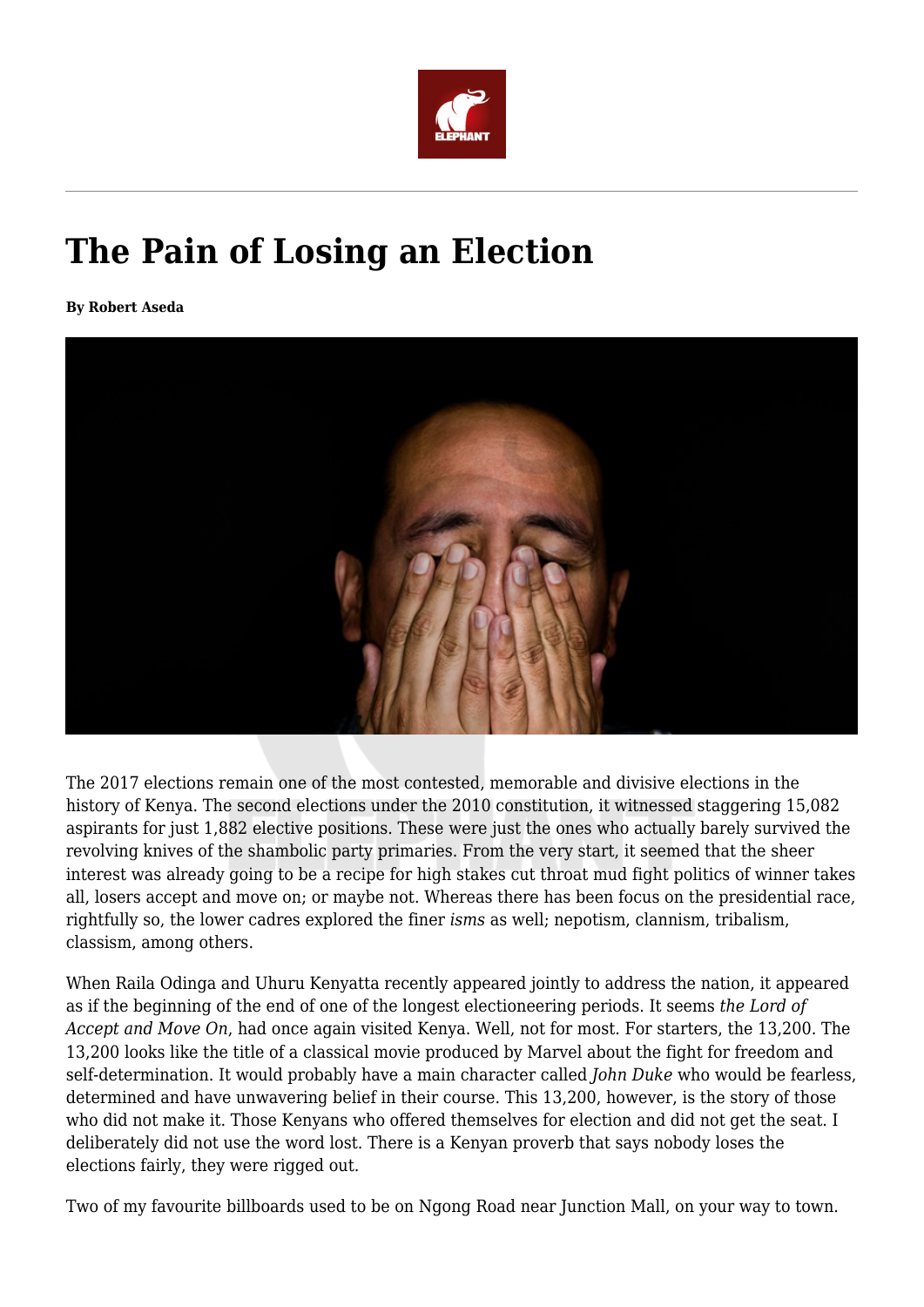They were on either side of the road, staring at each other as if waiting to see which will blink fast. One was for Johnson Sakaja and the other one for *omwami* Edwin Sifuna, both accomplished young men in their own right, both far from '*home*', and both vying to be the Senator of the Green City in the Sun on the tickets of Kenya's largest political parties. I liked the billboards, not just for their visual appeals and the messages and slogans they displayed, but for their deeper meaning. They say meaning is derived majorly from the audience. For me, what excited my brains the most was the realization that after all the staring, one would eventually, succumb, literally. A few days after the August elections, I passed by the billboards again, before they were brought down. Edwin Sifuna was still smiling in that billboard, but it was as if something had changed in that smile, like it had lost its warmth, like he was using every ounce of effort to hold the smile in place. That kind of smile made famous by the Kenyan phrase "*Hata sija skia vibaya*". Of course, the billboard hadn't changed, it had always been like that. Maybe I was empathizing with the young lawyer because I could relate to his loss. I could see my father in him.

Have you ever wondered what happened to the Kenyans who lost seats that they had vigorously campaigned for? Have you ever wondered what happens to those who resign their plum positions to serve their country on a different basis? More importantly, how does it start? Maybe you post a photo on social media and a friend quips that you should vie for a public office. You laugh and joke along but deep down; a seed has been planted in your heart. Or does it begin when you are having *two for the road* with your friends, and you are extremely generous that day and they pat you on the back and casually say, *"'Buda, si usimame. Umeweza. Sisi tuko nawe all the way".* Or is it a deep unignorable conviction from your heart that won't go away, gnawing until you softly shout, *"I yield. I will be vying. Leave me alone now."*

My father vied in the August 2017 elections as well. Unfortunately, he did not even get to the final cast of the 13,200. We were having family conversations late at night after dinner like we normally do during the holidays when my brother asked him if the rumours were true; if he would really be vying for a seat in the Homa Bay County Assembly. He complained about the state of infrastructure, the blatant misuse of county resources by the former member of county assembly among other ills bedevilling the people. He talked about how, if properly managed, devolution could be an important bridge for development. He said the people had asked him to serve them. He did not directly answer us whether he would be vying or not. A politician was coming to birth. He had listened keenly, or seemed to, when we told him how expensive it would be to run for a seat at the assembly, the pressure on family and the emotional and physical wear it would have on him. We were looking out for him, we had thought so. When he announced the following day at church that he indeed he would be vying, we looked at each other, not really surprised, but with the look you have when you get that news that you had been expecting all along but nevertheless, had hoped would have miraculously passed.

My dad is one of those 'true' African men who have a hard time expressing their feelings. This is not to say that he doesn't talk much. He talks. Just about the weather, politics, and other critical issues of national importance. He is those parents who used to come to school during visiting days swinging his hands; a phone on one hand and *Nation* Newspaper on the other. We would talk briefly about my grades and how the people at home were doing and whatever *big* project was happening; a school *harambee* back at home, the dilapidation of the road back home; the proposed revival of Miwani Sugar Company. He would invite me to help him fill the *Codeword* puzzle, an exercise more for my benefit than his, and patiently watch me struggle to get the lead word. We would shake hands and he would be on his way, an arm lighter as he would leave me with his favourite newspaper. Leaving his ubiquitous companion behind would be the closest he would come to say, *I love you son*.

Of course, there was no way he was going to ask us to support him. I don't ever remember the old man asking for anything. He had this guise of '*I got it covered',* a ruse we had bought hook, line and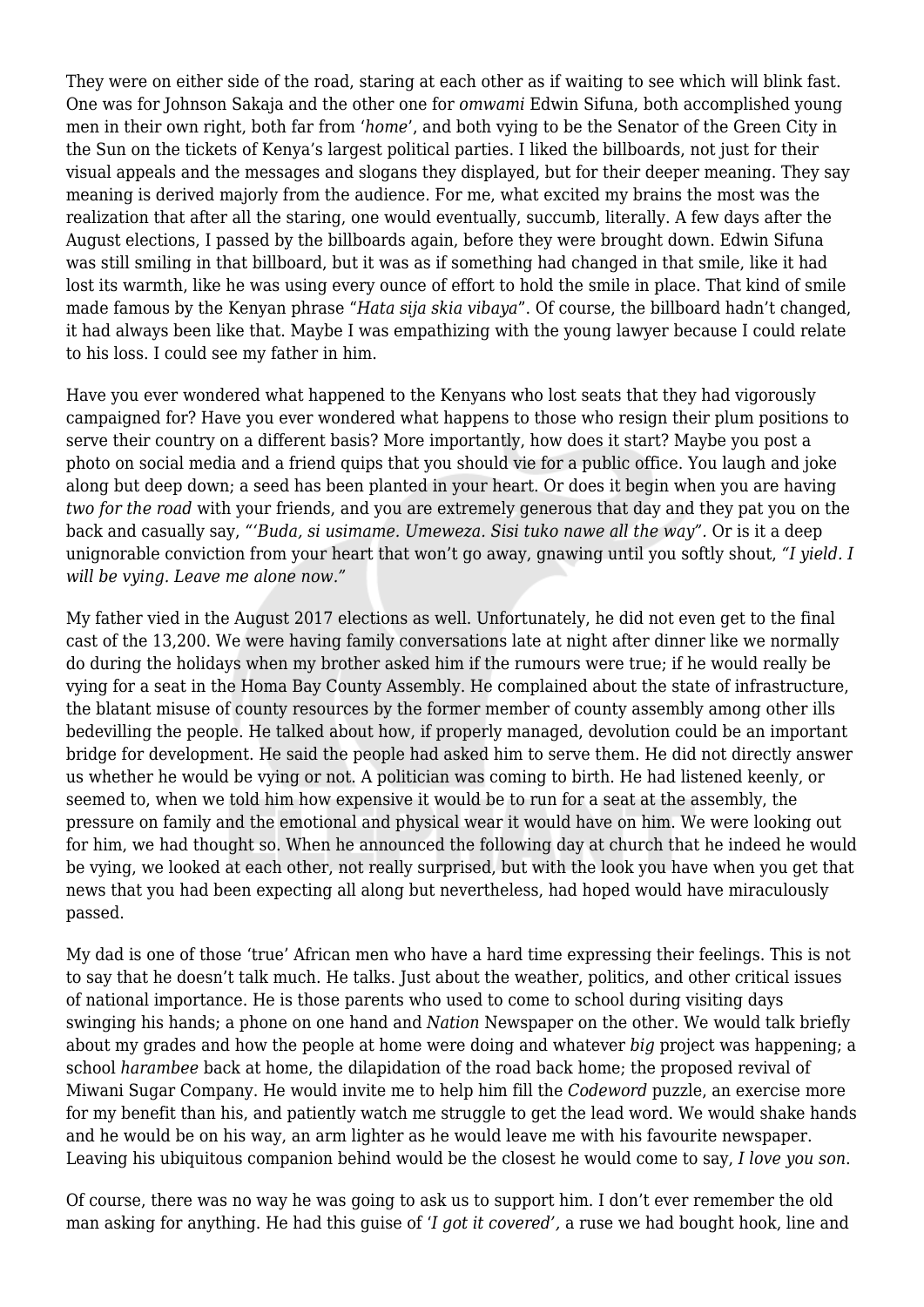sinker, in our younger years. We were wiser now.

We mobilized ourselves, helped set up a committee, mobilized additional resources and helped with ideas whenever we could. We even joined him in a few rallies and strategy meetings whenever, we could. We attempted to be there while taking precaution not to dominate. The committee had experienced politicians, local technocrats and a youth wing that was passionate, strong and believed in their general. They were motivated not by what they were receiving, but how they would get opportunities from being '*close to power'.* From their conversations, projections and action plans, it seemed that they had it all covered.

I must confess I have always been wary of politics; Kenyan politics. They say it is a dirty game where the 'dirtiest' thrive. I have always envisioned it as the theatre of the absurd, where issues and ideas are peripheral to comedy, rhetoric and self-aggrandizement. It hurts me when I see public intellectuals engage in debates over non-issues. Maybe, I had been too harsh. Maybe politics could be different.

After traversing all areas, campaigning, selling his vision, it was nomination day. From the initial projections and counted votes we were doing well. We had every reason to believe that victory was in sight. In this area, they could as well cancel the General Elections, party nominations got you two feet in. When we reported to the constituency tallying centre, we had the summaries of the announced results and thought it was given. I stood directly behind my father on the dais where the results were to be announced from. It was more of an instinctive reaction to protect him, I don't know from what.

When the returning officer made a contrary announcement, we were stunned. The old man was immobile for a while. It was difficult to know what he was thinking. Was he surprised? Angry? Disappointed? Anxious? His face remained expressionless, calm, as if he knew something we didn't. I requested for the forms to see what would have gone wrong. It was a charade at the very least. The numbers that were used were written on a piece of paper, plucked from an exercise book and collated using a phone calculator, with little attempt to involve the candidates in the tallying. There were no signed forms at all as should have been.

Meanwhile the rival supporters had broken into ululations and dance. They had begun to throw obscenities at the old man. They said that he should know people. They hurled a few unprintable things. It was the first time it hit me that he was a politician. That he had to accept that this was part of the game that he had signed up for, that he was not immune to slander. That clarity in thought hadn't stopped me from feeling angry for him. How could they?

"*Nyakawalulochwa,"*(We must follow up on our victory) they had insisted. Trust me it's deeper in Dholuo.

After an eternity of shuttling between home, Homa Bay and Nairobi, sleep deprived, the appeal was successful. My father was handed an interim certificate from NASA, but another counter-appeal against him was successful, before we had even started celebrating. It was a story that would intrigue political analysts and make a great plot for a skit at Kenya National Theatre.

Meanwhile he kept receiving calls from curious supporters and friends who wanted to know what was happening. Each was recommending a different course of action. It is at this time that you realize everybody knows everybody. "*Call the Governor, I know this party official, stop wasting time with the party appeal, go to the parties' tribunal. Talk to IEBC. Explain what happened. Tell them this was a robbery*". Pursuing each recommendation had its own cost implications. We however followed most of the logical recommendations. At least we owed them that. From their tone, you